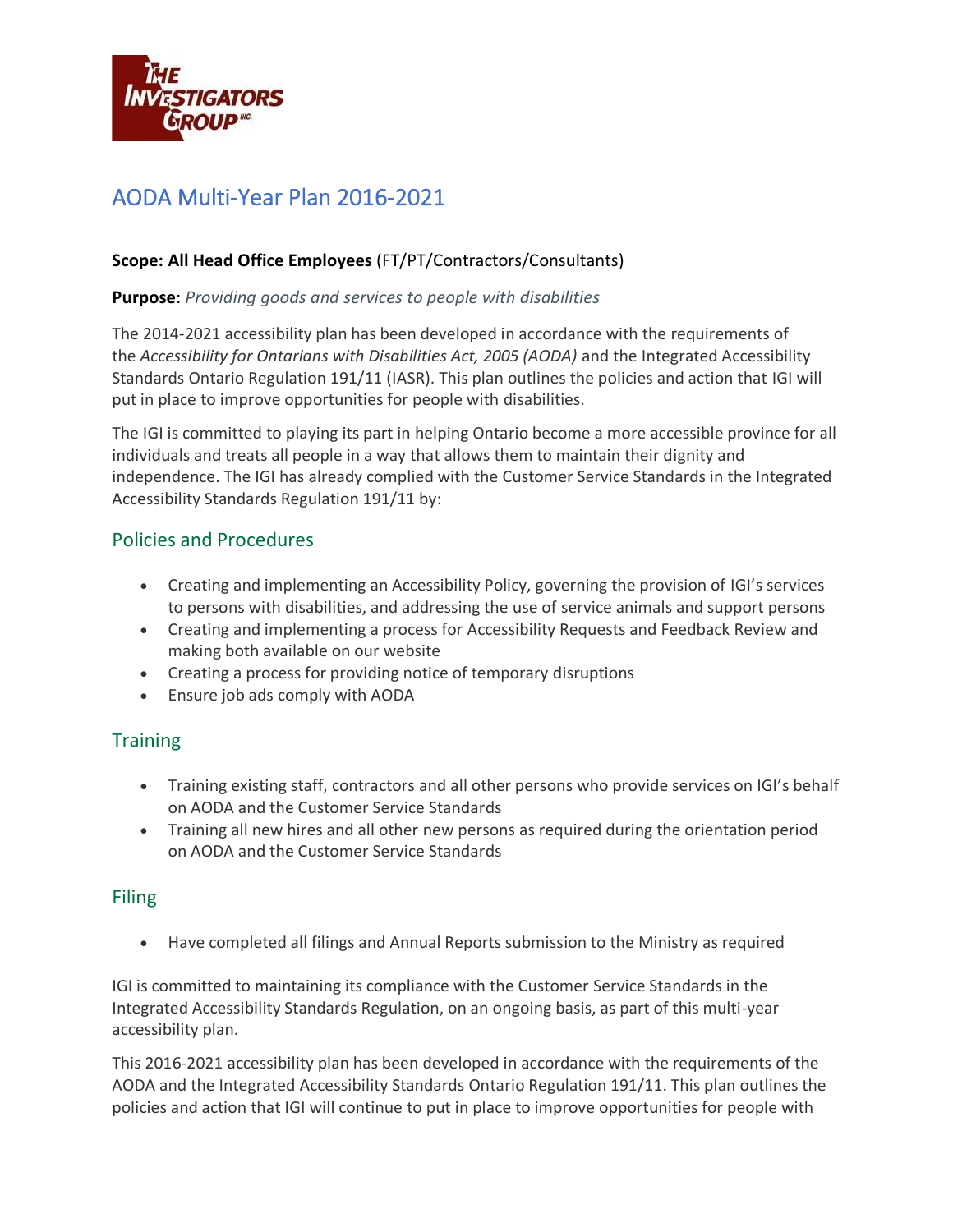

disabilities. In accordance with the standards, IGI will review and update the plan at least every 5 years.

# Planned Initiatives for IGI's Toronto Office 2016 and Beyond

| <b>Requirement of</b><br><b>Accessibility</b><br><b>Standards</b> | Lead     | <b>Planned Actions to Meet</b><br>Requirement                                                                                                                                                                                                                                                                                  | <b>Status</b> |                               |                |
|-------------------------------------------------------------------|----------|--------------------------------------------------------------------------------------------------------------------------------------------------------------------------------------------------------------------------------------------------------------------------------------------------------------------------------|---------------|-------------------------------|----------------|
|                                                                   |          |                                                                                                                                                                                                                                                                                                                                |               | <b>Complete   In Progress</b> | <b>Ongoing</b> |
| <b>General Requirements AODA</b>                                  |          |                                                                                                                                                                                                                                                                                                                                |               |                               |                |
| Establishment of<br>policies and<br>procedures                    | VP/Legal | Launch of a statement of<br>commitment and<br>accessibility policy, in<br>writing, available on our<br>website. The policies have<br>been developed in<br>accordance with the<br><b>Customer Service Principles</b><br>outline in O. Reg. 429/07:<br>Accessibility Standard for<br><b>Customer Service (CSS)</b><br>$(IASR)$ . | $\mathsf{X}$  |                               |                |
| Accessibility<br><b>Feedback Review</b><br>Process                | VP       | Launch of process in<br>February 2016. The policies<br>have been developed in<br>accordance with the<br><b>Customer Service Principles</b><br>outlined in the IASR.                                                                                                                                                            | $\mathsf{X}$  |                               |                |
| <b>Accessibility Plans</b>                                        | VP/Legal | Legal has developed a plan<br>in accordance with the<br>IASR, targeting specific<br>deadlines and<br>communicating them to<br>various stakeholders within<br>our organization.                                                                                                                                                 | $\mathsf{X}$  |                               |                |
|                                                                   |          | The plan will be reviewed<br>at least once every five<br>years.                                                                                                                                                                                                                                                                |               |                               | X              |
|                                                                   |          | The plan will be posted on<br>our website, and updated                                                                                                                                                                                                                                                                         | X             |                               |                |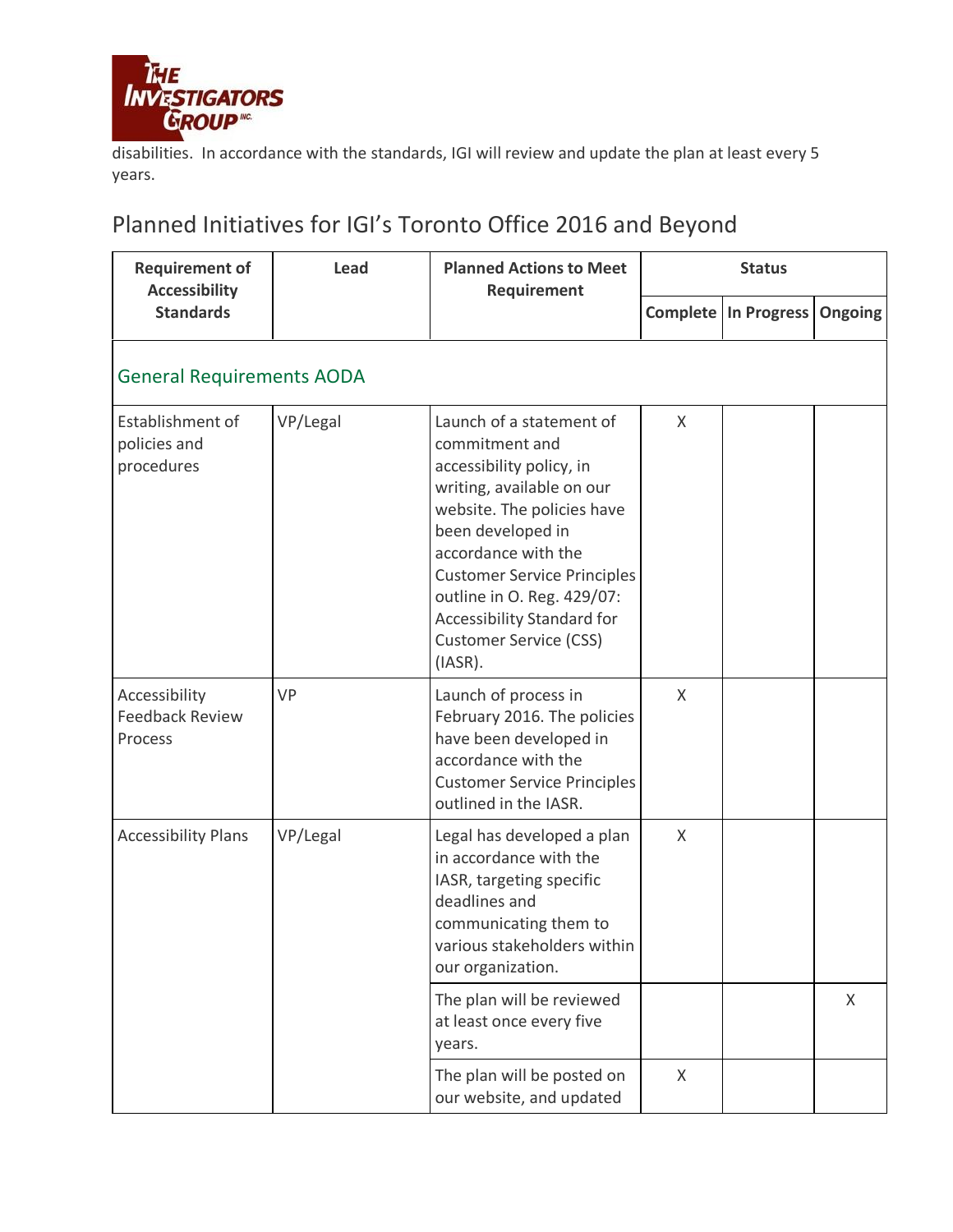

| <b>Requirement of</b><br><b>Accessibility</b>                                   | Lead                                 | <b>Planned Actions to Meet</b><br>Requirement                                                                                                                                                                                                                                                                                                                                                                                                                                | <b>Status</b> |                                         |   |  |
|---------------------------------------------------------------------------------|--------------------------------------|------------------------------------------------------------------------------------------------------------------------------------------------------------------------------------------------------------------------------------------------------------------------------------------------------------------------------------------------------------------------------------------------------------------------------------------------------------------------------|---------------|-----------------------------------------|---|--|
| <b>Standards</b>                                                                |                                      |                                                                                                                                                                                                                                                                                                                                                                                                                                                                              |               | <b>Complete   In Progress   Ongoing</b> |   |  |
|                                                                                 |                                      | any time there are<br>changes.                                                                                                                                                                                                                                                                                                                                                                                                                                               |               |                                         |   |  |
| <b>Training (Customer</b><br>Service Standard)                                  | Managers                             | IGI will provide all staff<br>and, contractors, and<br>persons who develop IGI's<br>policies, regardless of<br>public interaction, and all<br>other persons who provide<br>services on behalf of IGI,<br>with training on the AODA<br>and the Customer Service<br>Standards. This will be in<br>accordance with the<br><b>Customer Service</b><br>Standards.                                                                                                                 | $\mathsf{X}$  |                                         | X |  |
| Training (Integrated<br>Accessibility<br><b>Standards</b><br>Regulation (IASR)) | VP/Legal                             | IGI will continue to provide<br>staff, contractors, and<br>persons who develop IGI's<br>policies, regardless of<br>public interaction, and all<br>other persons who provide<br>services on IGI's behalf,<br>with training on the AODA,<br>the Human Rights Code as<br>it pertains to persons with<br>disabilities, and the<br>JASR. This is in accordance<br>with the IASR. IGI will use<br>the Ontario Human Rights<br>Commission website for<br>the IASR training modules. | X             |                                         | X |  |
|                                                                                 | <b>Information and Communication</b> |                                                                                                                                                                                                                                                                                                                                                                                                                                                                              |               |                                         |   |  |
| All new Internet<br>websites and web<br>content on those<br>sites must conform  | VP/Legal                             | IGI will take measures with<br>anticipated release of a<br>refreshed website to<br>ensure compliance. These                                                                                                                                                                                                                                                                                                                                                                  | X             |                                         |   |  |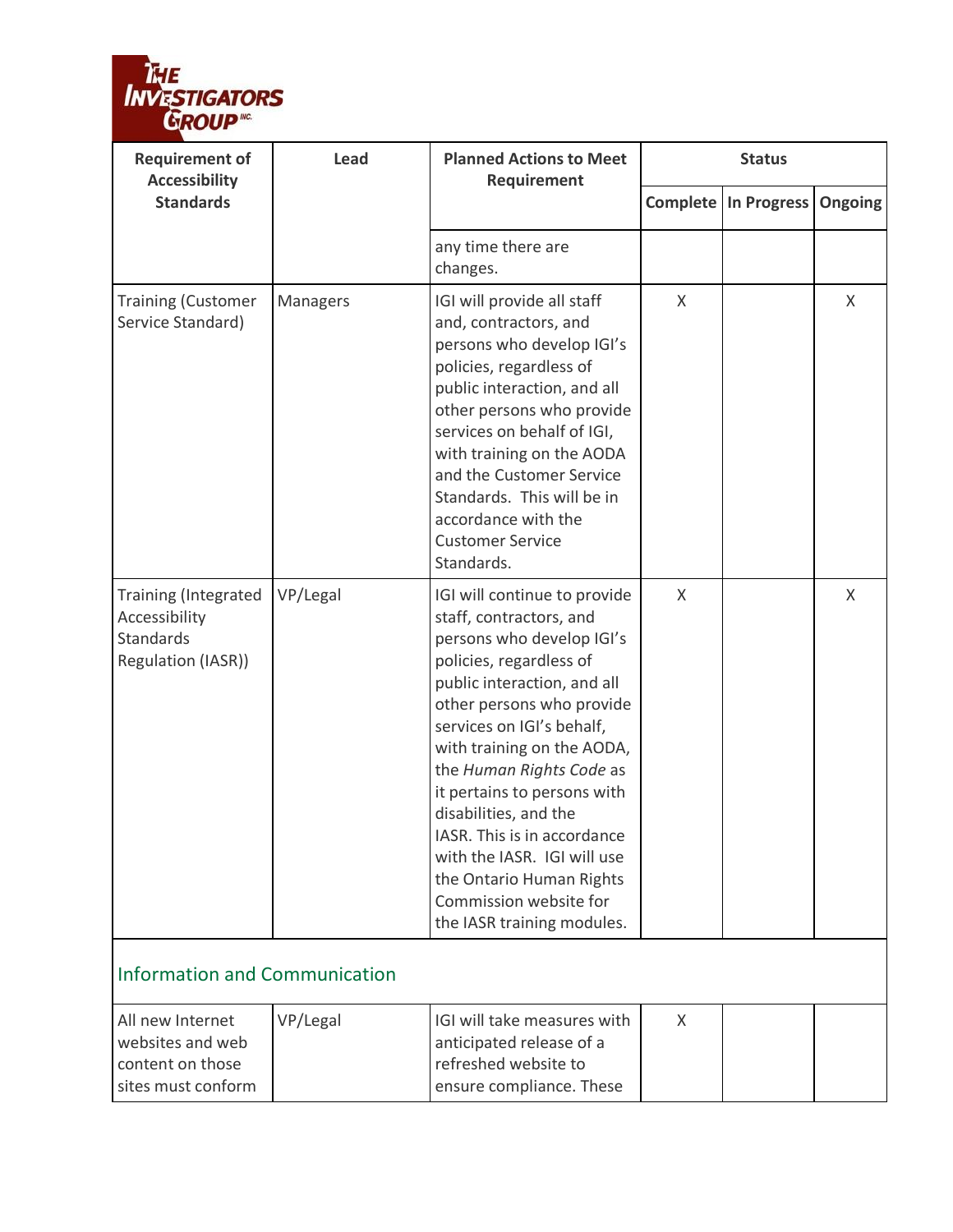

| <b>Requirement of</b><br><b>Accessibility</b>                         | <b>Lead</b>            | <b>Planned Actions to Meet</b><br>Requirement                                                                                                                                                                                              | <b>Status</b> |                               |                |  |  |
|-----------------------------------------------------------------------|------------------------|--------------------------------------------------------------------------------------------------------------------------------------------------------------------------------------------------------------------------------------------|---------------|-------------------------------|----------------|--|--|
| <b>Standards</b>                                                      |                        |                                                                                                                                                                                                                                            |               | <b>Complete   In Progress</b> | <b>Ongoing</b> |  |  |
| with WCAG 2.0<br>Level A and then<br>with WCAG 2.0<br>Level AA (2021) |                        | steps include working<br>internally and with outside<br>vendors ensuring all web<br>content will be compliant.                                                                                                                             |               |                               |                |  |  |
|                                                                       |                        | With the launch of the<br>refreshed website, IGI will<br>be compliant to 2021. To<br>the extent that new web<br>content has been posted to<br>IGI's website, this content<br>will conform with WCAG<br>2.0 Level AA, where<br>practicable. | X             |                               |                |  |  |
| Accessibility<br><b>Feedback Review</b><br>Process                    | VP                     | Previously launched. The<br>policies and process have<br>been developed in<br>accordance with the<br><b>Customer Service</b><br>Standards outlined in the<br>IASR.                                                                         | $\chi$        |                               | X              |  |  |
| <b>Accessible Formats</b><br>and Communication<br>Supports            | <b>VP</b>              | IGI will address requests<br>for accessible formats and<br>communication supports<br>for persons with disabilities<br>in a timely and appropriate<br>manner as outlined in our<br>AODA policy.                                             | X             |                               | X              |  |  |
| Emergency<br>Information                                              | <b>Office Services</b> | Any emergency plans,<br>procedures or public safety<br>information made publicly<br>available, are provided in<br>an accessible format or<br>with communication<br>supports, upon request<br>and as soon as practicable.                   | $\chi$        |                               | X              |  |  |
| <b>Employment Standards</b>                                           |                        |                                                                                                                                                                                                                                            |               |                               |                |  |  |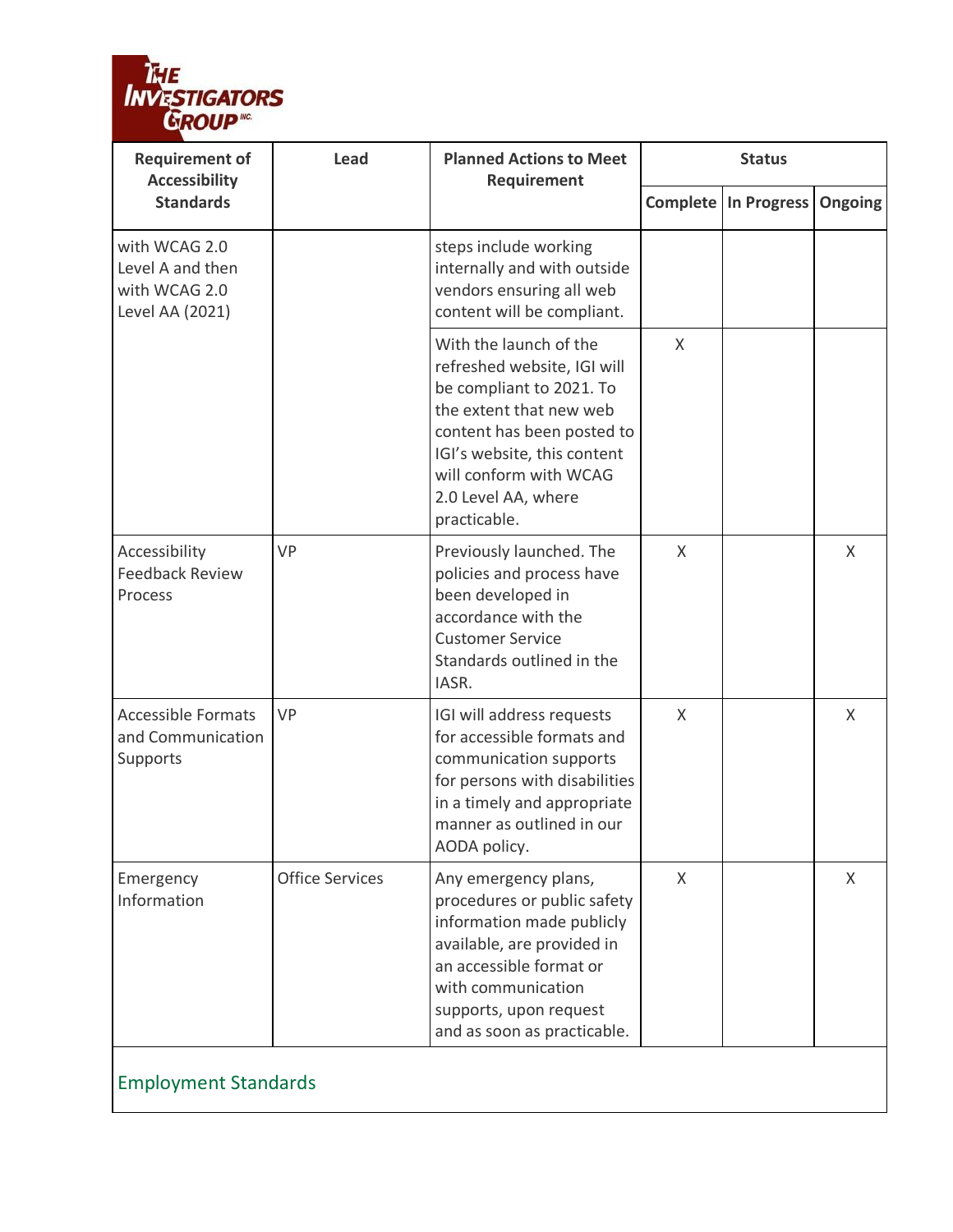

| <b>Requirement of</b><br><b>Accessibility</b>                                                                                                                                         | Lead     | <b>Planned Actions to Meet</b><br>Requirement                                                                                                                                                                                                                                                                                                | <b>Status</b> |                               |                |
|---------------------------------------------------------------------------------------------------------------------------------------------------------------------------------------|----------|----------------------------------------------------------------------------------------------------------------------------------------------------------------------------------------------------------------------------------------------------------------------------------------------------------------------------------------------|---------------|-------------------------------|----------------|
| <b>Standards</b>                                                                                                                                                                      |          |                                                                                                                                                                                                                                                                                                                                              |               | <b>Complete   In Progress</b> | <b>Ongoing</b> |
| Recruitment: IGI<br>will notify both<br>internal and<br>external candidates<br>about the<br>availability for<br>accommodation<br>throughout the full<br>cycle recruitment<br>process. | Managers | All internal and external<br>job postings have been<br>updated to include the<br>terms "Accommodations<br>are available to applicants<br>with disabilities, upon<br>request".                                                                                                                                                                | $\sf X$       |                               |                |
|                                                                                                                                                                                       |          | The email sent out to<br>candidates during the<br>interview confirmation<br>process regarding their in-<br>person interview will state<br>that accommodations are<br>available upon request, in<br>relation to the materials or<br>processes to be used.                                                                                     | $\sf X$       |                               |                |
|                                                                                                                                                                                       |          | If a candidate requests an<br>accommodation, IGI will<br>consult with the candidate<br>to understand and take<br>into account their needs,<br>so that IGI can provide<br>reasonable<br>accommodations that are<br>effective.                                                                                                                 | X             |                               | X              |
| Offers of<br>Employment                                                                                                                                                               | Managers | Successful job applicants<br>are made aware of the<br>availability of<br>accommodations in their<br>offer letters. New and<br>existing employees are also<br>made aware of our AODA<br>policies and any other<br>policy regarding<br>accommodation in IGI<br>Policy and Procedure<br>Manual, and are required<br>to sign off on this policy. | X             |                               | X              |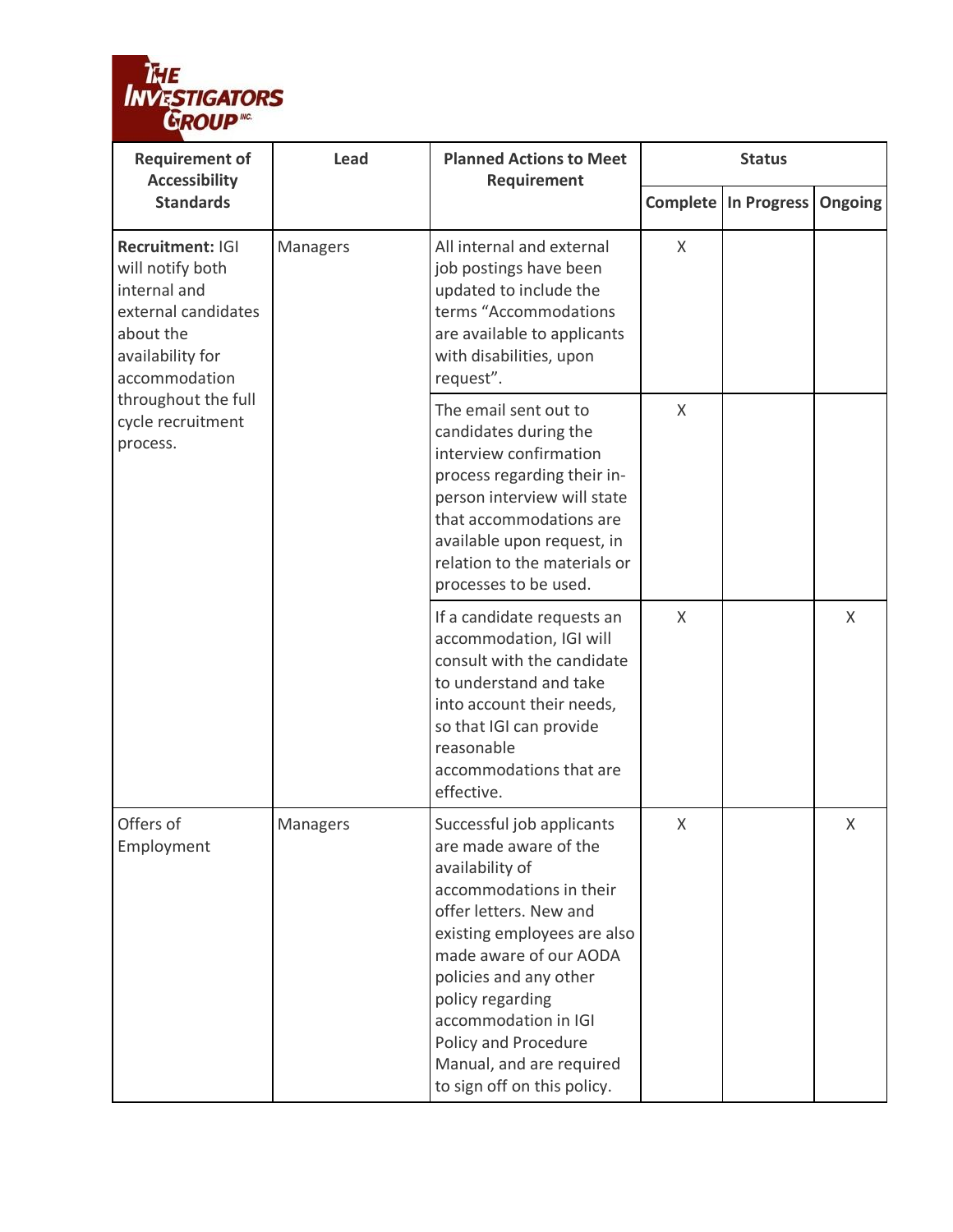

| <b>Requirement of</b><br><b>Accessibility</b>              | <b>Lead</b>            | <b>Planned Actions to Meet</b><br>Requirement                                                                                                                                                                                                                                                                                                                                                                   |              | <b>Status</b>          |                |
|------------------------------------------------------------|------------------------|-----------------------------------------------------------------------------------------------------------------------------------------------------------------------------------------------------------------------------------------------------------------------------------------------------------------------------------------------------------------------------------------------------------------|--------------|------------------------|----------------|
| <b>Standards</b>                                           |                        |                                                                                                                                                                                                                                                                                                                                                                                                                 |              | Complete   In Progress | <b>Ongoing</b> |
|                                                            |                        | Human resources will<br>inform employees of<br>accessibility procedures<br>and availability of<br>accommodations.                                                                                                                                                                                                                                                                                               |              |                        | X              |
|                                                            |                        | IGI is committed to<br>providing updates to<br>employees regarding<br>accommodation<br>information when a change<br>is made. This will be done<br>in a timely matter.                                                                                                                                                                                                                                           |              |                        | X              |
| <b>Accessible Formats</b><br>and Communication<br>Supports | VP                     | Upon request, IGI provides<br>or arranges for the<br>provision of accessible<br>formats and/or<br>communication supports to<br>employees with disabilities<br>for information needed to<br>perform the employee's<br>job and information<br>generally available to<br>employees in IGI's<br>workplace. IGI consults<br>with the requesting<br>employee to determine<br>suitability of the format or<br>support. | $\chi$       |                        | X              |
| Workplace<br>Emergency<br>Response<br>Information          | <b>Office Services</b> | IGI has an Assisted Persons<br>plan for use in emergencies<br>that is communicated to all<br>new hires in orientation<br>and on a yearly basis.                                                                                                                                                                                                                                                                 | $\mathsf{X}$ |                        | X              |
|                                                            |                        | If an employee has a<br>disability requiring<br>individualized emergency<br>response information and<br>IGI is aware of the need for                                                                                                                                                                                                                                                                            | X            |                        | X              |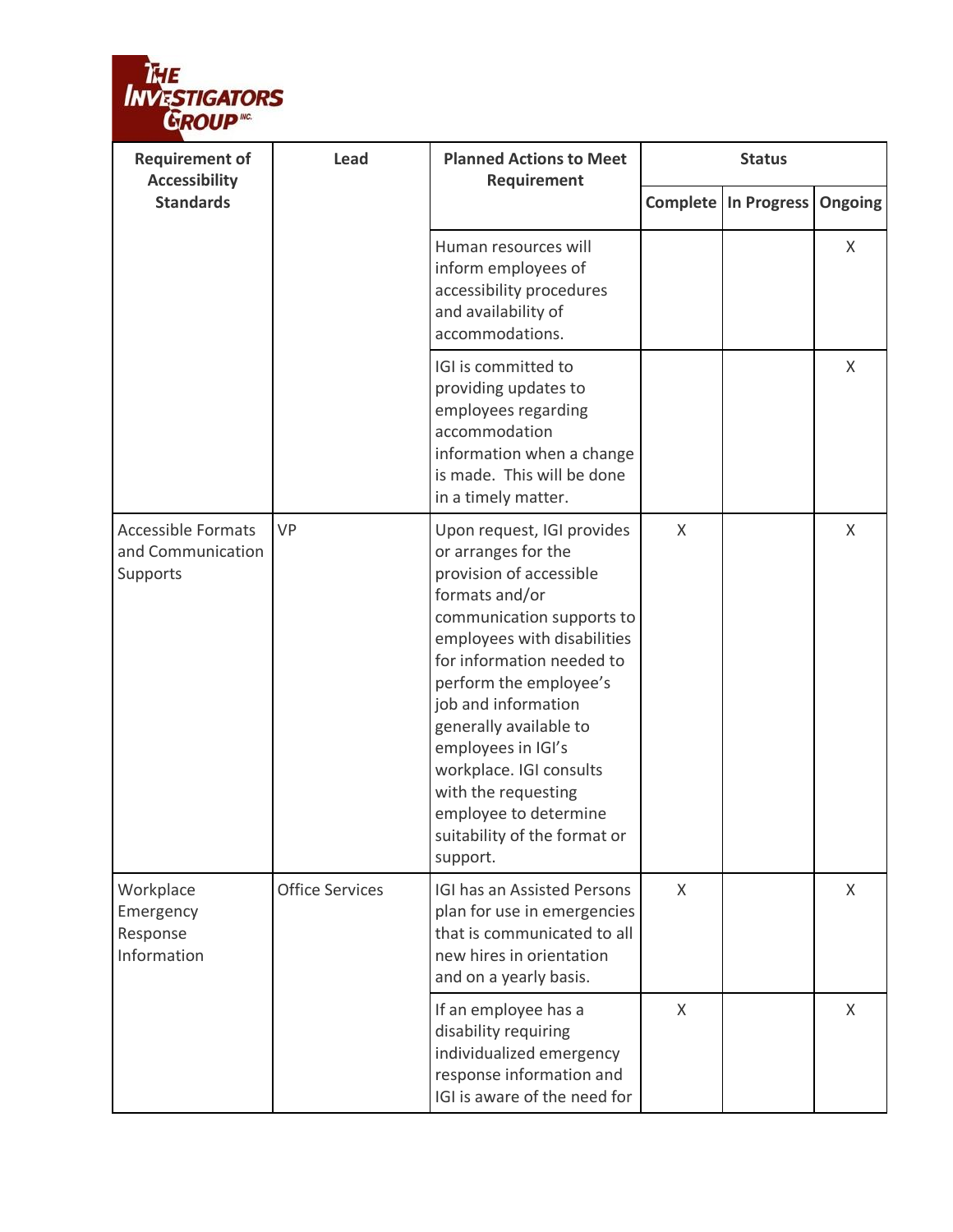

| <b>Requirement of</b><br><b>Accessibility</b>      | Lead     | <b>Planned Actions to Meet</b><br>Requirement                                                                                                                                                                                                                                                                                                                                                                                                                                                                                                                                                           |              | <b>Status</b>                       |   |
|----------------------------------------------------|----------|---------------------------------------------------------------------------------------------------------------------------------------------------------------------------------------------------------------------------------------------------------------------------------------------------------------------------------------------------------------------------------------------------------------------------------------------------------------------------------------------------------------------------------------------------------------------------------------------------------|--------------|-------------------------------------|---|
| <b>Standards</b>                                   |          |                                                                                                                                                                                                                                                                                                                                                                                                                                                                                                                                                                                                         |              | <b>Complete In Progress Ongoing</b> |   |
|                                                    |          | accommodation, the<br>appropriate<br>accommodation during a<br>Workplace Emergency will<br>be individualized for the<br>employee. The<br>information will be<br>provided to a designated<br>person in the workplace, if<br>the employee requires<br>assistance in the case of an<br>emergency, and if the<br>employee<br>consents. Individualized<br>emergency response<br>information will be<br>reviewed if the employee<br>moves locations, if the<br>employee's<br>accommodation needs or<br>plan is reviewed, and when<br>IGI reviews its general<br>emergency response<br>policies and practices. |              |                                     |   |
| Documented<br>Individual<br>Accommodation<br>Plans | Managers | IGI will implement a<br>documented Individual<br>Accommodation Plan (IAP)<br>for employees receiving<br>accommodation for a<br>disability. IGI has<br>developed a process for<br>developing individual<br>accommodation plans, in<br>accordance with the<br>requirements as outlined<br>by the IASR.                                                                                                                                                                                                                                                                                                    | $\mathsf{X}$ |                                     | X |
| Return To Work<br>Process                          | Managers | IGI has developed a<br>documented return to<br>work process for                                                                                                                                                                                                                                                                                                                                                                                                                                                                                                                                         | X            |                                     | X |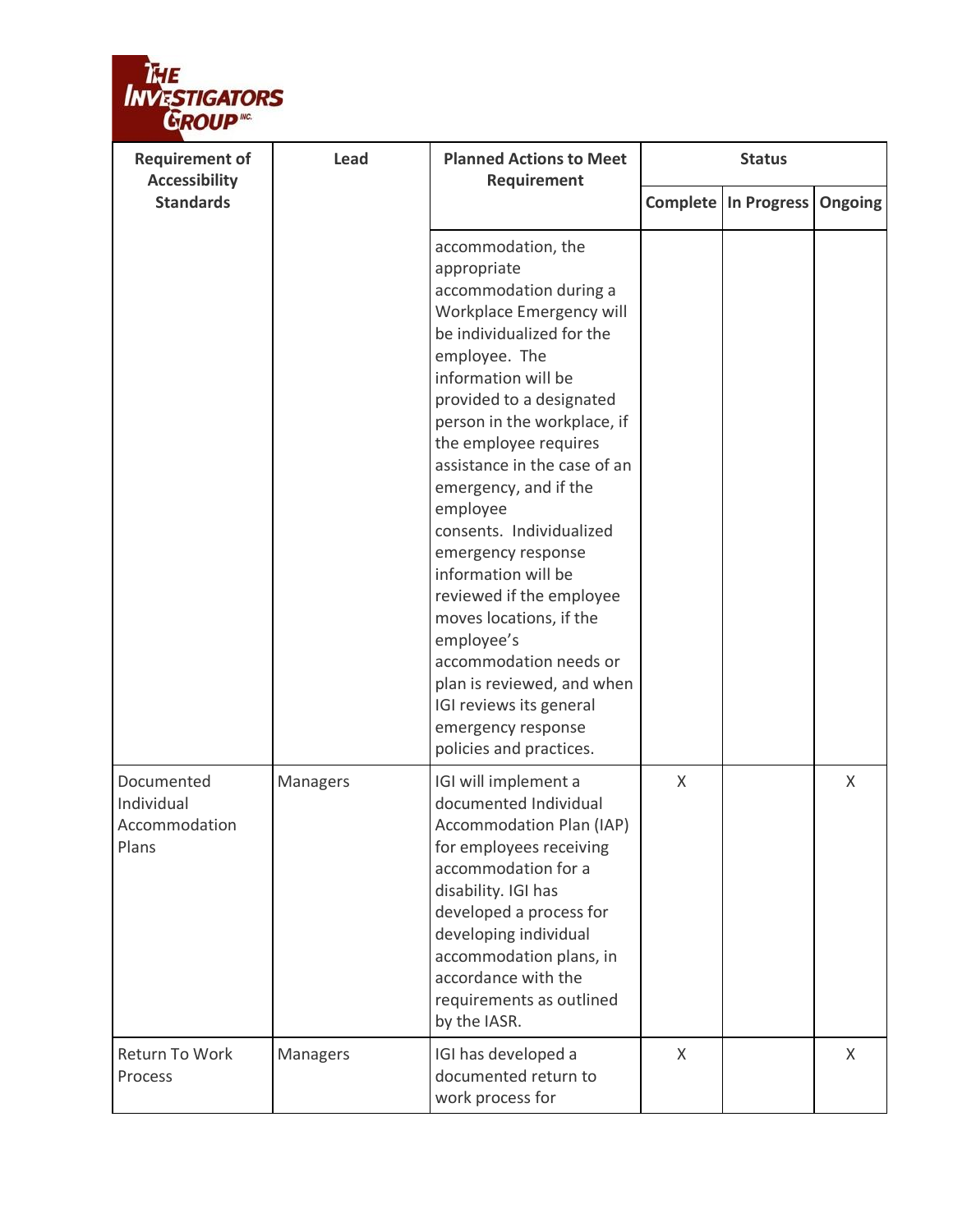

| <b>Requirement of</b><br><b>Accessibility</b> | <b>Lead</b> | <b>Planned Actions to Meet</b><br>Requirement                                                                                                                                                                                                                                                                                                                                                |         | <b>Status</b>          |                |
|-----------------------------------------------|-------------|----------------------------------------------------------------------------------------------------------------------------------------------------------------------------------------------------------------------------------------------------------------------------------------------------------------------------------------------------------------------------------------------|---------|------------------------|----------------|
| <b>Standards</b>                              |             |                                                                                                                                                                                                                                                                                                                                                                                              |         | Complete   In Progress | <b>Ongoing</b> |
|                                               |             | employees who are absent<br>from work due to a<br>disability and require<br>accommodations to return,<br>in accordance with the<br>IASR.<br>IGI will continue to use and<br>develop IAPs and other<br>related documents to<br>support the return to work<br>process and ensure that<br>both managers and<br>employees alike have<br>access to these as required.                             |         |                        |                |
| Performance<br>Management                     | Managers    | IGI will review and assess<br>current performance<br>management policies and<br>forms and make updates<br>where required to ensure<br>they take into account<br>employee accessibility<br>needs and IAPs; these will<br>be accessible to all staff.                                                                                                                                          | $\chi$  |                        | X              |
| Career<br>Development and<br>Advancement      | Managers    | IGI will review and assess<br>current performance<br>management practices and<br>make updates or<br>adjustments where<br>required to ensure they<br>take into account<br>employee accessibility<br>needs and IAPs. Training<br>will be provided on an<br>ongoing basis for managers<br>and Human Resources staff<br>to ensure that internal<br>opportunities for<br>promotion or advancement | $\sf X$ |                        | X              |